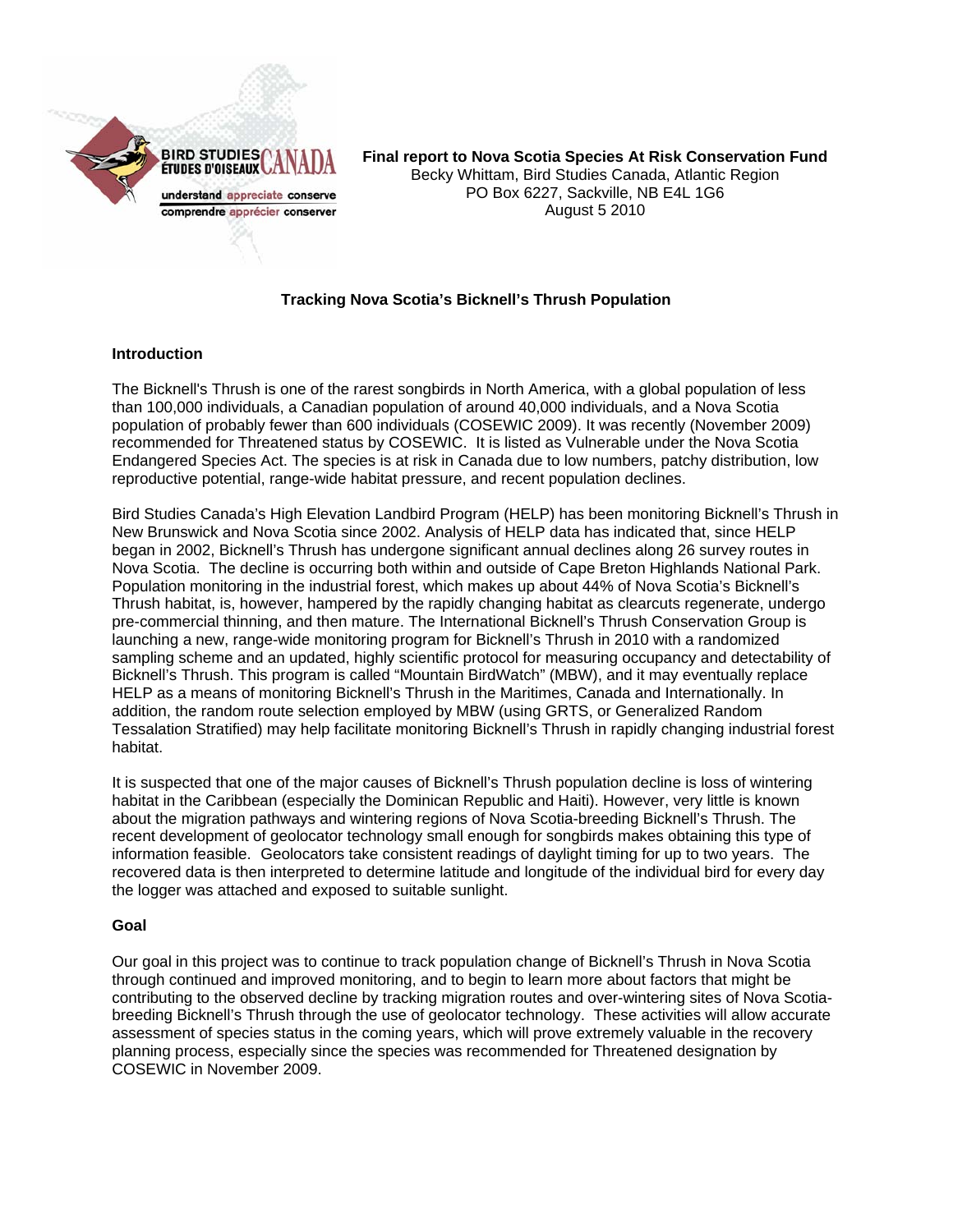### **Project Objectives**

- 1. Undertake eighth (2009) and ninth (2010) years of HELP surveys along 26 predetermined, long-term (since 2002) routes in Nova Scotia. Analyze data to determine if declines are continuing both within Cape Breton Highlands National Park and outside the park, as well as in natural forest and in industrial forest.
- 2. Work with the International Bicknell's Thrush Conservation Group to develop a means of monitoring Bicknell's Thrush in ephemeral industrial habitat, within the context of the new, range-wide monitoring program (Mountain BirdWatch).
- 3. Deploy geolocators on up to 20 after-second-year male Bicknell's Thrushes captured at Cape North NS in June 2009, with recapture in June 2010 to download the geolocator data and assess migration movements and wintering locations.

# **Work Completed**

- 1. We undertook the  $8<sup>th</sup>$  and 9th years of monitoring through the High Elevation Landbird Program and produced reports on the 2009 results. 2010 results will be reported on during Fall/Winter 2010-2011.
- 2. The International Bicknell's Thrush Conservation Group met in September 2009 and discussed the launch of Mountain BirdWatch in June 2010. A series of teleconferences and email discussions followed, and a list of sites to be monitored across the species' range was developed. In Nova Scotia, this included only four survey routes which were mapped, scouted, and surveyed in June 2010. All four survey routes fell within industrial forest habitat (none within Cape Breton Highlands National Park).
- 3. We deployed geolocators on four birds in Nova Scotia in 2009, and 7 birds in Nova Scotia in 2010. Two geolocators were retrieved in 2010.

#### **Results**

#### **Objective 1: High Elevation Landbird Program**

Results of the 2009 High Elevation Landbird Program indicate that Bicknell's Thrush is continuing to decline in Nova Scotia along survey routes both within Cape Breton Highlands National Park (19% significant annual decline) and outside of the park (12% annually, but not significant). These declines were noted in the revised COSEWIC status report and contributed to the recommended change in status from Special Concern to Threatened. The results of HELP are outlined in the latest report, available online at http://www.bsc-eoc.org/library/acbithreport.pdf. Results of the 2010 surveys are not yet available but will be reported on in Fall/Winter 2010-11.

#### **Objective 2: Mountain BirdWatch**

Four of the 109 International Mountain Birdwatch routes selected in Winter 2009-2010 fell in Nova Scotia, in the managed forest lands south of Cape Breton Highlands National Park. These four routes were mapped, scouted and surveyed by BSC staff and partners in June 2010. No Bicknell's Thrush were detected on any of these survey routes. Data will be pooled with that collected across the Bicknell's Thrush range, thereby contributing to the international monitoring program.

#### **Objective 3: Geolocators**

We deployed four geolocators on after-second-year (ASY) male Bicknell's Thrush in Nova Scotia in June 2009 (and five in New Brunswick). Two were deployed at Cape North and two in Cape Breton Highlands National Park (Bog Trail and Benjie's Lake Trail). In 2010, we recaptured three of the four geolocatored birds, two of which still had their harness and geolocator attached. We removed the geolocator and harness from these birds, downloaded the data, and sent the data to our partners in Vermont for analysis.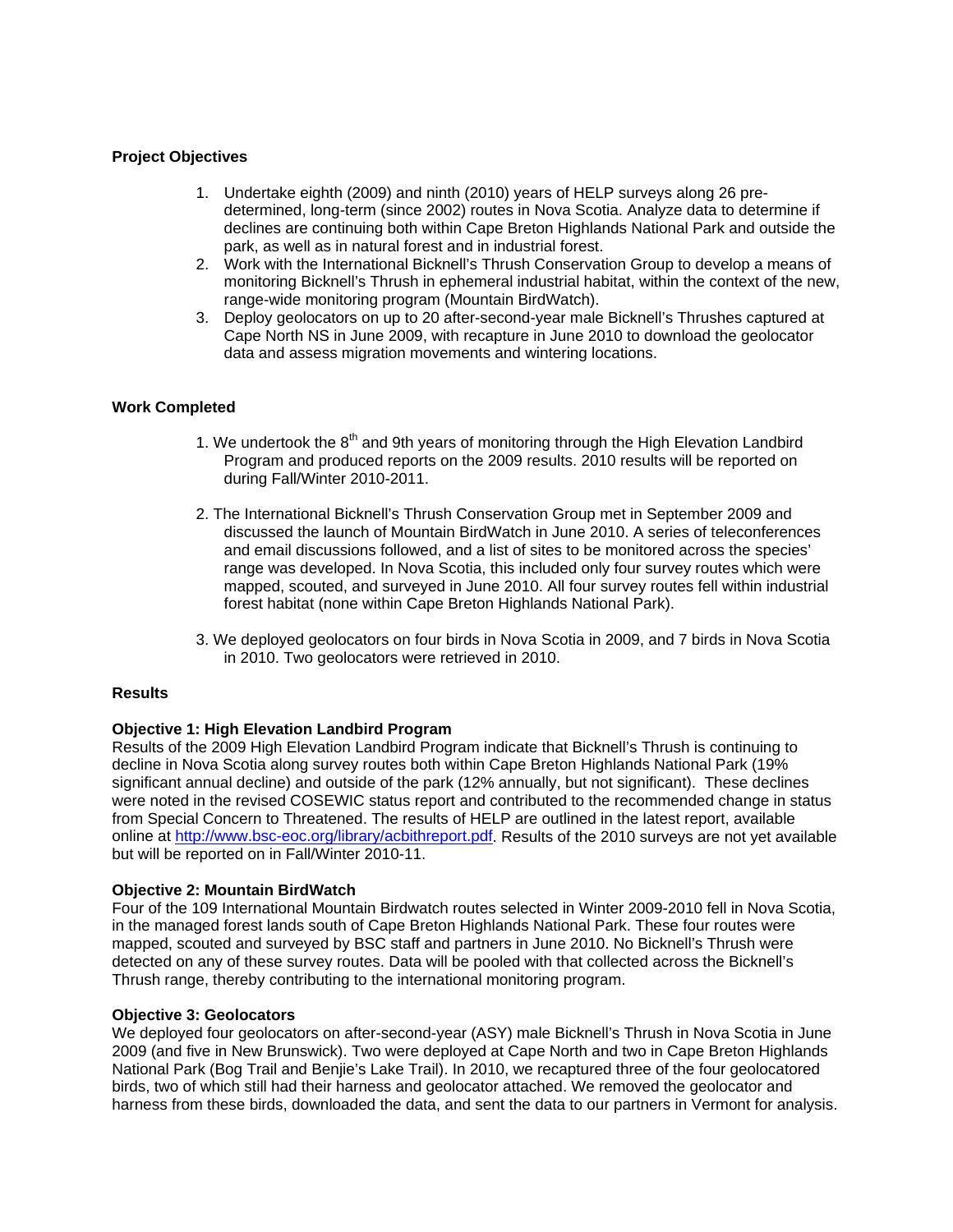Also in 2010, we deployed five new geolocators at Cape North. Finally, two days were spent on St. Paul Island, during which time four Bicknell's Thrush were caught and two new geolocators deployed. It is interesting to note that this work on St. Paul Island confirms that Bicknell's Thrush are indeed found on this island as there have been questions in the past as to whether the island hosts Bicknell's or Graycheeked Thrush.

Preliminary analysis of data retrieved from geolocators suggests that the data may be somewhat difficult to interpret, as forest songbirds such as the Bicknell's Thrush spend a lot of time in the shade. Movements in and out of shade can mask the sunrise and sunset events required to map the bird's location. We are working with partners from the International Bicknell's Thrush Conservation Group and beyond (i.e. Smithsonian Institute) to help solve this issue, and we hope to have some preliminary maps from the Nova Scotia geolocators by Winter 2010-11.

#### **Assessment of achievements/lessons learned**

We have successfully implemented our project goals. The results of the High Elevation Landbird Program indicate that the Bicknell's Thrush continues to decline in Nova Scotia. Our data contributed to the Threatened status recommendation made by COSEWIC in November 2009. In terms of Mountain Birdwatch, four routes will not be enough to obtain population trends for Nova Scotia (which is not the goal of MBW) but these routes will contribute data to the Canadian and North American-wide monitoring program. The challenge of monitoring Bicknell's Thrush in industrial forest is not yet fully resolved; while the design of MBW allows the area of inference for results to include the entire range of the species, any changes in Nova Scotia and in particular, on industrial forest in Nova Scotia would take additional route selection (i.e. additional sampling within Bicknell's Thrush habitat in Nova Scotia) and many years of surveys to detect.

The effectiveness of geolocator technology in tracking migratory movements of Bicknell's Thrush remains to be seen. Retrieving two units from Nova Scotia should be considered a great success, given the difficulties associated with catching the birds (two years in a row) and finding the geolocator still attached. In 2010 we improved the design of the harness used to deploy the geolocators to avoid the units falling off the birds as apparently occurred in some cases (including one in Nova Scotia) with the 2009 birds.

#### **Recommendations for follow-up**

It is important to continue monitoring this species in order to determine if our work and that of the International Bicknell's Thrush Conservation Group is having a positive impact. Whether the monitoring continues through the High Elevation Landbird Program or Mountain BirdWatch remains to be decided. Regardless, it is important to continue monitoring within protected areas (Cape Breton Highlands National Park) as well as in the industrial forest land south of the park, which, if MBW is chosen as the means of monitoring into the future, would necessitate sampling more habitat (i.e. creating more routes) in Nova Scotia. This is easily possible using the GRTS system already developed for MBW, but would require funding and personnel (potentially volunteers) to map, scout and survey the routes each year. It would also be extremely valuable (though logistically difficult) to conduct some surveys during the breeding season in the Pollets Cove/Aspy Fault provincial wilderness area, which contains about 10% of the Bicknell's Thrush range of habitat in Nova Scotia. Some of this area has been surveyed through the Maritimes Breeding Bird Atlas, but a strict focus on Bicknell's Thrush was not the goal. MBW routes would not fall in the Pollets Cove/Aspy Fault area because there are no roads or trails (which are required for accessing the routes annually).

An additional year of targeted field work is required in 2011 to retrieve the seven geolocators that were deployed on Nova Scotia birds in 2010. In particular, an expedition to St. Paul Island to retrieve the geolocators deployed at that site is warranted. This expedition should be planned to occur over 5-7 days so that the entire island could be searched for Bicknell's and/or Gray-cheeked Thrush. While we did confirm that Bicknell's Thrush are present on St. Paul Island, there is still the possibility that Graycheeked Thrush are also present elsewhere where we did not search, especially given the 2010 findings